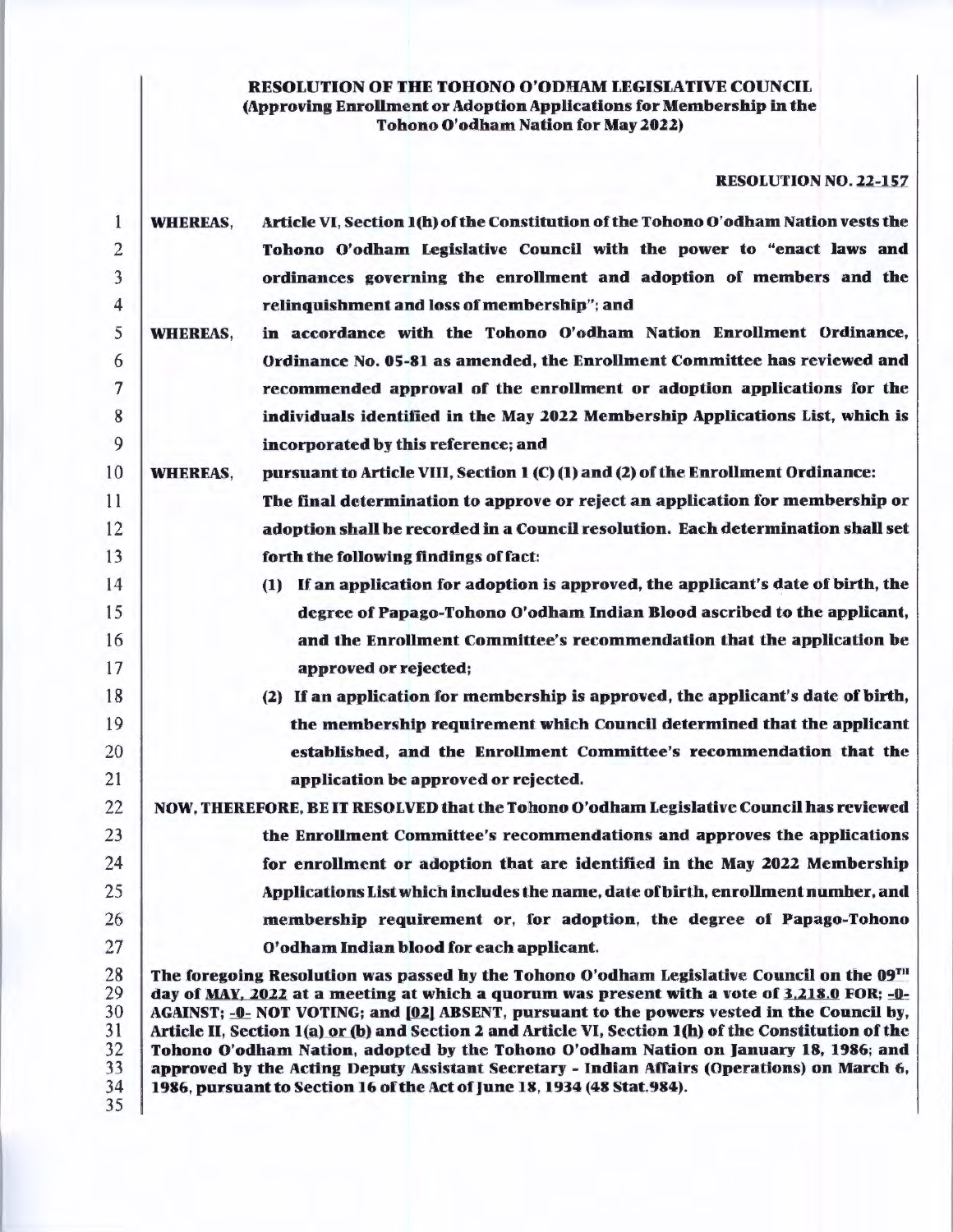RESOLUTION NO. 22-157 (Approving Enrollment or Adoption Applications for Membership in the Tohono O'odham Nation for May 2022) Page 2 of 2 TOHONO O'ODHAM LEGISLATIVE COUNCIL imothy Jogquin, Legislative Chairman  $\frac{1}{7}$  $d$ a $\sqrt{of}$  **ATPE**  Evonne Wilson, Legislative Secretary day of  $\n *2022*$  Said Resolution was submitted for approval to the office of the Chairman of the Tohono O'odham Nation on the  $/2$  day of  $/2/2$ . 2022 at  $3/4/2$  o'clock,  $\rho$ <sub>.</sub>m., pursuant to the provisions of Section 5 of Article VII of the Constitution and will become effective upon his approval or upon his failure to either approve or disapprove it within 48 hours of submittal. TOHONO O'ODHAM LEGISLATIVE COUNCIL imothy Joaqyin, Legislative Chairman on the  $\sqrt{2}$  day of **[X] APPROVED**  ,2022 at  $\leq 20$  o'clock,  $\int$  .m. [ ) DISAPPROVED NED NORRIS, JR., CHAIRMAN ~ TOHONO O'ODHAM NATION to the Legislative Secretary on the  $\Box$  day of Returned , 2022, at  $\frac{1}{4}$  o'clock,  $\beta$  .m. Evonne Wilson, Legislative Secretary